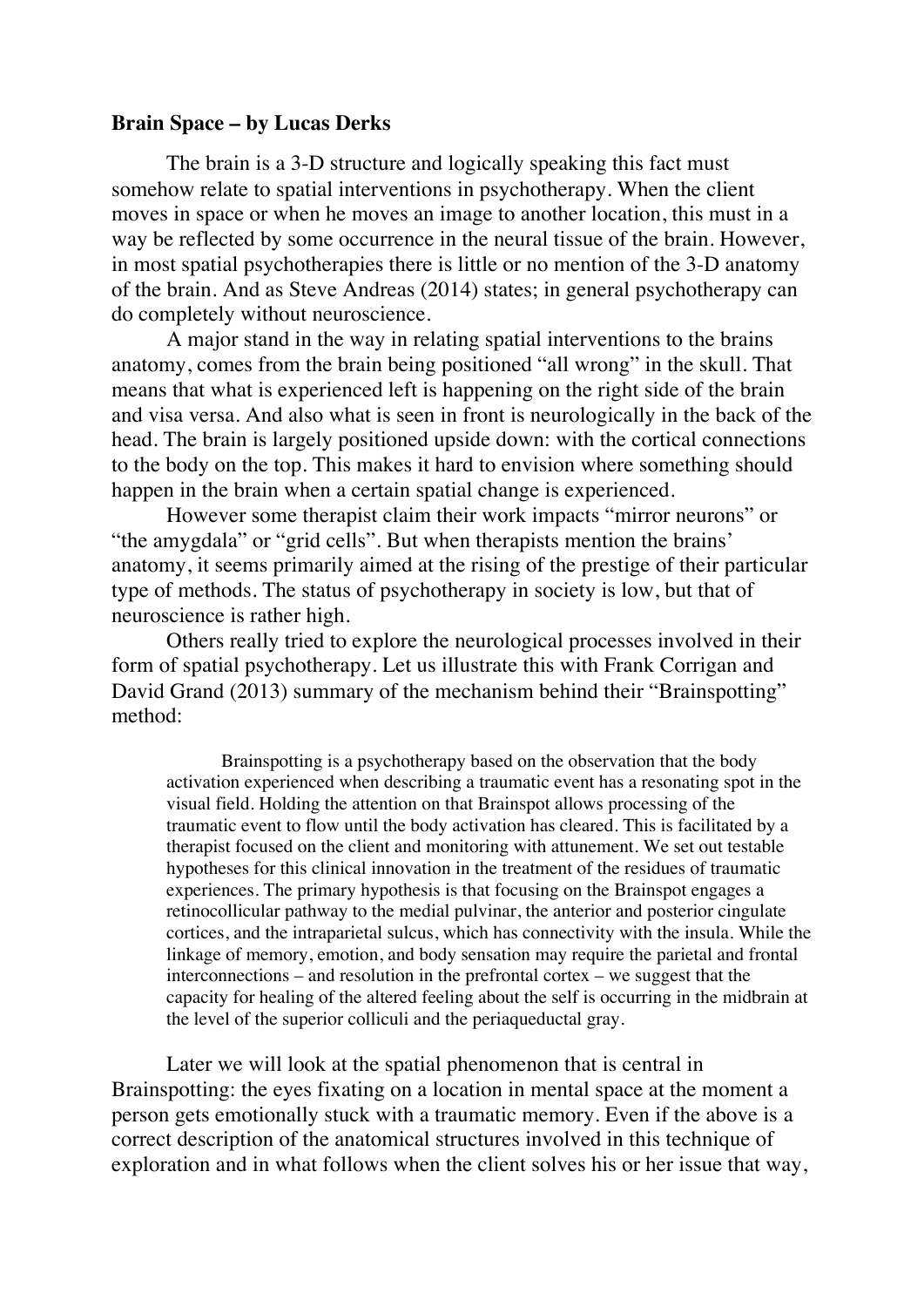it is still arguable whether these neural processes are unique for Brainspotting. But what makes Brainspotting unique is the recognition of the phenomenon of eye fixation and its clinical application.

#### **Left and Right**

It had been in neuro-psychology and neurology, where one works with patients with disrupted brains, where the significance of the brain having two hemispheres, that both have a different way of thinking has always been a central focus (Gazanniga, 1970; Bishop, 2014)

Then, in the 1970s hemispheric differences were drawn in the center of psychological research (Gur , Gur and Marshalek, 1975). All human behavior and cognition could be related to these phenomena. No area of cognition and behavior was left out. Everything people did was evaluated on how this related to the division of labor between the cortical hemispheres (Bakan, 1978). The whole idea fascinated the audience and became hype in popular science. In the 1980s many new-age psychotherapies were explained on how they activated the more creative right hemisphere or helped to improve the connection between the two sides of the brain to stimulate a more coordinated (integrated) way of thinking. For instance, in the development of now reputed EMDR-therapy (Shapiro, 1995) the two brain hemispheres were part of the explanation for why the left-right eye movements made sense, that, make up the core of the method.

In its beginning in the 70s NLP had also notions of the right hemisphere housing the unconscious mind. And how a therapist could communicate with that hemisphere by speaking into the opposite ear or leading the imagery to a certain side. After waves of popular new age publications on this subject, most psychotherapy researchers were shied away.

Those who continued found that the lateralization of functions was not uniform in all people, but varied in an unexplainable way. Whitehouse and Bishop (2012) experimented with Doppler scanning and came to the following conclusion:

Verbal and visuospatial abilities are typically subserved by different cerebral hemispheres: the left hemisphere for the former and the right hemisphere for the latter. However little is known of the origin of this division of function. Causal theories propose that functional asymmetry is an obligatory pattern of organisation, while statistical theories maintain this is a reflection of independent, probalistic biases. The current study investigated lateralisation for language production and spatial memory using functional Transcranial Doppler in 75 healthy adults (45 right handed, 27 lefthanded, 3 ambidextrous). The majority of participants had language abilities lateralised to the left-hemisphere and spatial memory to the right hemisphere, while around one-quarter of participants had these functions lateralised to the same hemisphere. No participants showed the reversal of typical organisation. The findings are consistent with a statistical view of functional asymmetry, in which hemispheric biases for verbal and visual functions reflect probabilities relating to independent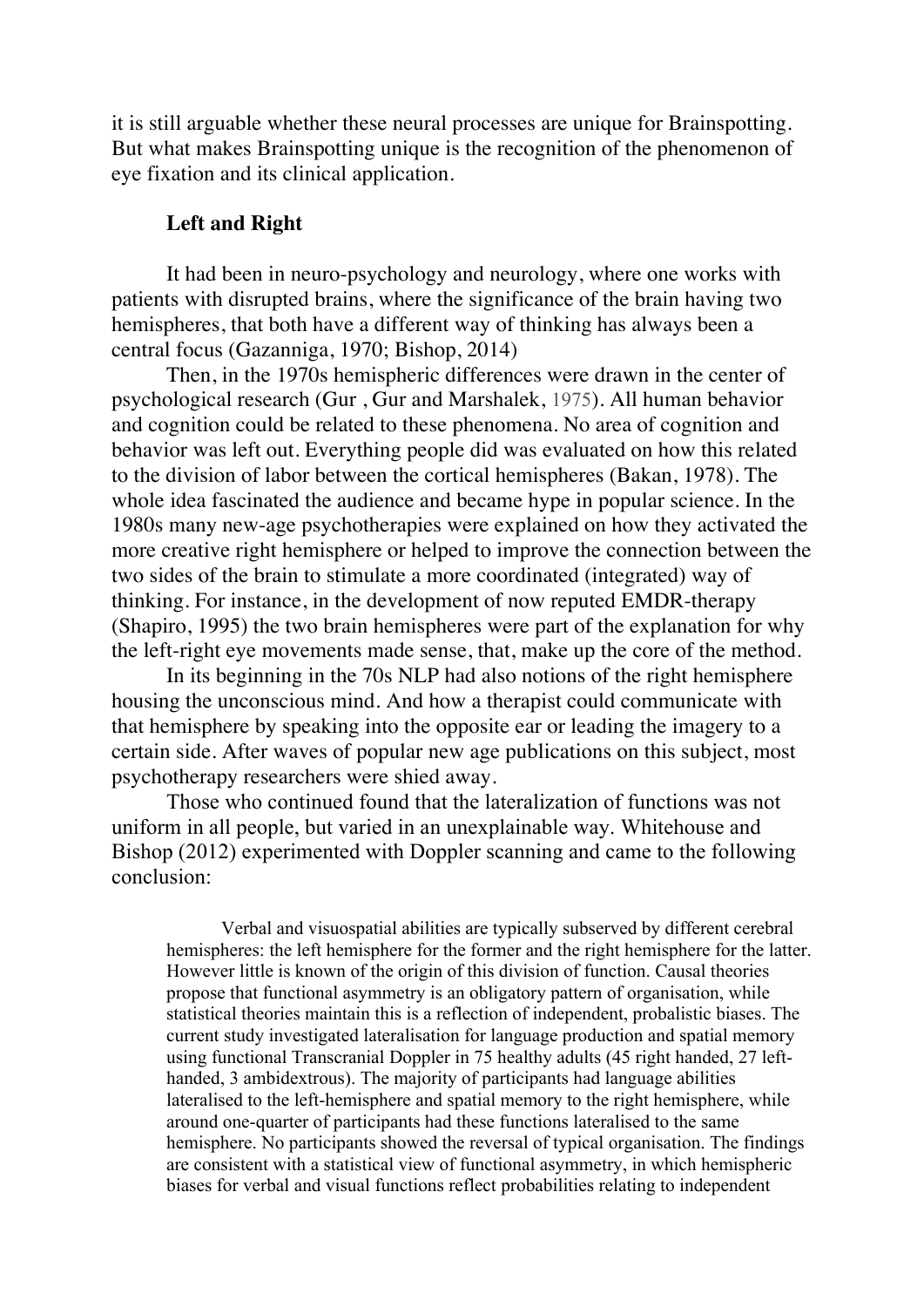causal sources.

So it is not just fixed function on the left and on the right. For the work of psychotherapists brain research has created many stand in the ways: Like for instance that in schizophrenia and Asperger autism the left hemisphere seems to dominate the right one in a more then standard fashion (Baron-Cohen, 1991; McGilchrist, 2009). The latter neuro-physiological cause suggest that "talking therapy" will not help in such cases. For the remaining, spatial psychotherapy must be satisfied with the findings that specialized cells in the limbic system support the visuospatial functions that are found predominant in the right hemisphere in most people. And it must be the latter function that spatial psychotherapies make use of most.

McGilchrist (2009) refueled the fascination for the hemispheres in a beautiful way that makes it also interesting for psychotherapists again. He not only paints a picture of how damaged hemisphere cause behavioral and cognitive problems, but also how skewed intact minds may come to act weird or genial. And he expands this topic to the (western) cultural tendencies to value the capabilities of one side of the brain more than the other – and looks at the trouble this causes in society. He builds on 50 years of research and implicitly makes a case for a psychotherapy that takes also the left-right differences into account. Is that a form of IMDR? Should therapist activate one hemisphere by just addressing it?: "Hallo right side I like to talk specifically to you now…"

After the interest among psychotherapists had waned off in the 90s, a clear practical tool for using the difference in cognitive activity in both hemispheres was developed by Allen C. Sargent (1999) entitled: The Other Mind's Eye: The Gateway to the Hidden Treasures of Your Mind.

# **Crucial experiment 1: Switch Hemisphere**

- 1) Find a memory that raises negative emotions and think of it until these emotions are clearly sensed.
- 2) Imagine that your mind is a car. When you think of the emotional memory, are you sitting behind the wheel or in the passengers seat?
- 3) When you believe you know from what side you are thinking of the memory, then do the next: Imagine to open the door of the car (brain) get out and walk along the back side to the other side of the car (brain) and then get in and sit at the other side.
- 4) Now think of the memory from the other side of the car (brain).
- 5) Notice the difference in view and emotions.

# **Conclusion:**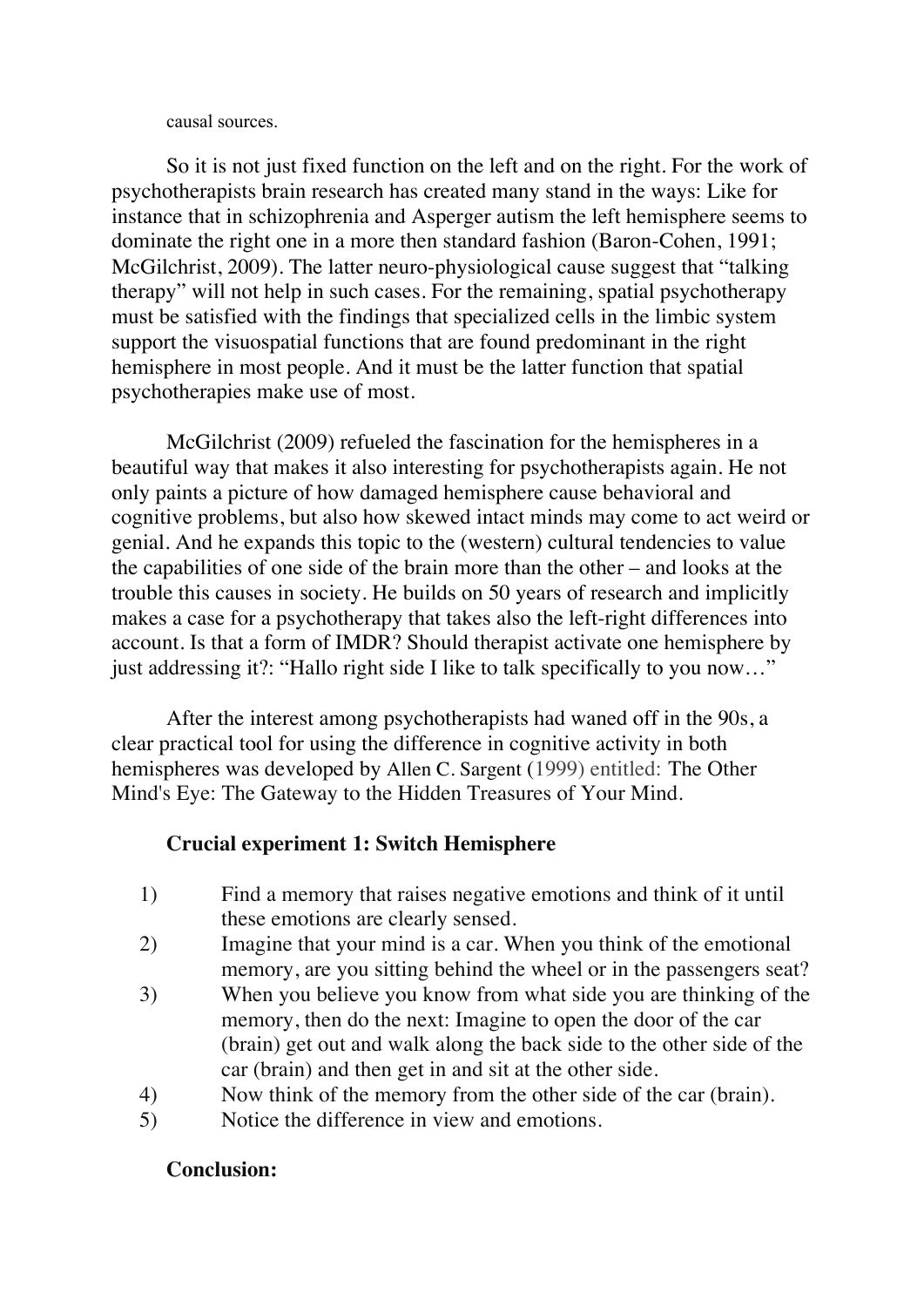Some level of awareness of hemispheric activity seems to be sensed by most people who tried this out. This experiment does also suggest that, the problem was dominantly experienced from one side of the brain. This side seemed to use a limited view that gave rise to negative emotions that kept the problem going (Duba, 2000). Here the "something completely different" is shifting ones attention to "the other minds eye". It seems a reliable technique to make different views available that help to resolve or neutralize the emotional issue.

The question, whether this sensation of unilateral activity is a result of suggestion or does constitute a real human capacity, can probably only be answered when this experiment is combined with neuro-imaging correlates.

### **Off into deep mental space**

The human "brain space" is not only divided in its left-right parts but also in its vertical structures or its central versus outer structures. Some therapists argue that "real" and "deep" and "permanent" emotional and personality change takes the involvement of the lower part of the brain: the brain stem for instance. In the same line of thinking the limbic system has become a popular "deep" part, as witnessed by methods like "Limbic Coaching" (see Kurpanek).

For a Martian anthropologist with an interest in the history of psychotherapy it is obvious that through the ages, psychotherapists have always used the word "deep" in contrast to "superficial". And also that it is generally assumed that deep changes are better than superficial ones. Superficial is often ascribed to the therapy of the competition, where ones own method is deep and results in lasting effects. A critical review of this distinction is necessary, since it is easy to be adsorbed by the public and therefore easy to use in marketing but it is not based on substantial evidence. As an illustration of this point I like the reader to evaluate the following (fictive) advertisement:

*Energy Hop* is a brand new here-and-now therapy that only removes your symptoms and leaves your personality intact. The effects of one, 45 minutes session may last as long as 3 months. So remain the person you are and maintain your lifestyle, but now without your phobias, dilemmas, compulsions, addictions, fears, anxieties, stresses and conflicts.

Would you buy that? In the marketing within the field of psychotherapy one may find the following polarities between "deep" versus "superficial":

| deep                          | superficial                            |
|-------------------------------|----------------------------------------|
| - strong and lasting results. | - brief, faint and no lasting results. |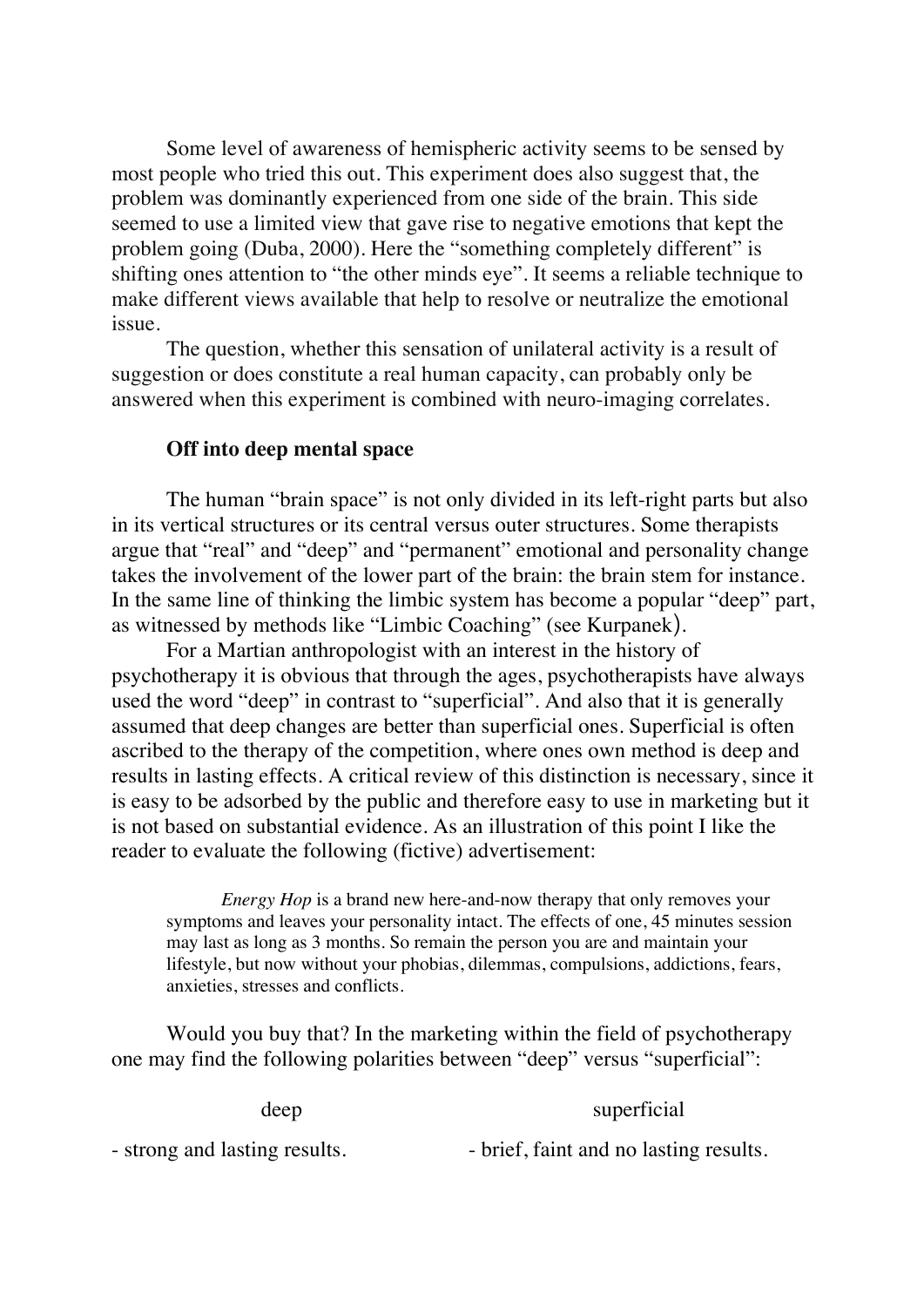| - treating causes.                                                                                     | - treating symptoms.                                              |
|--------------------------------------------------------------------------------------------------------|-------------------------------------------------------------------|
| - making "real" changes.                                                                               | - making "fake" changes.                                          |
| - deep hypnotic trance is used.                                                                        | - only wake state chatting is used.                               |
| - deep regression to childhood or<br>previous lives or previous generations.                           | - just looking at the here and now and<br>the future.             |
| - deep intense emotions are expressed<br>without any humor.                                            | - little tears, laughter, logic, humor and<br>concrete examples.  |
| - confrontational.                                                                                     | - soft.                                                           |
| - deep brain and body structures are<br>thought to be involved, like the gut<br>and the limbic system. | - cortical structures in which cognitive<br>processes take place. |

Additionally, in combination with "deep" and "superficial" the competing brands of therapy are also frequently accused of being "commercial" or/and "unscientific".

In the 1970s the difference between "deep" and "superficial" was also connected to the hemispheres: where the right side of the brain was believed to be the place for "deep" changes.

The belief that emotional change is depending on changes in the limbic system (hippocampus or amygdala) largely stems from brain scan (neuroimaging) observations, in which emotional and memory activity coincides with a significant increase in blood flow in these structures. This led to the belief that emotions are recorded in the limbic system and that emotional, traumatic, memories can only be changed by including these "deep" parts of the brain.

Such a view automatically degrades all more "superficial" (cortical) approaches, because of their supposed incapacity to cause permanent emotional change. The author beliefs that such a disqualification is unjustified by failing evidence.

The urge to draw conclusions about brain functions on the base of fMRI research is very strong within the neuro-scientific circles themselves (since that is of cause this type of research its purpose); its high-tech character also helps to convince research sponsors and does excite the media more then vague talking or imagery.

But although the neuro-imaging methods can spot the brain area with an increased blood flow in a reliable way, it does not automatically give away the cognitive activity in that region. It might even be of an inhibitory nature, so that it is making visible the blocking or repressing of the very cognitive process that is looked for. In other words, conclusions about where in the brain a certain